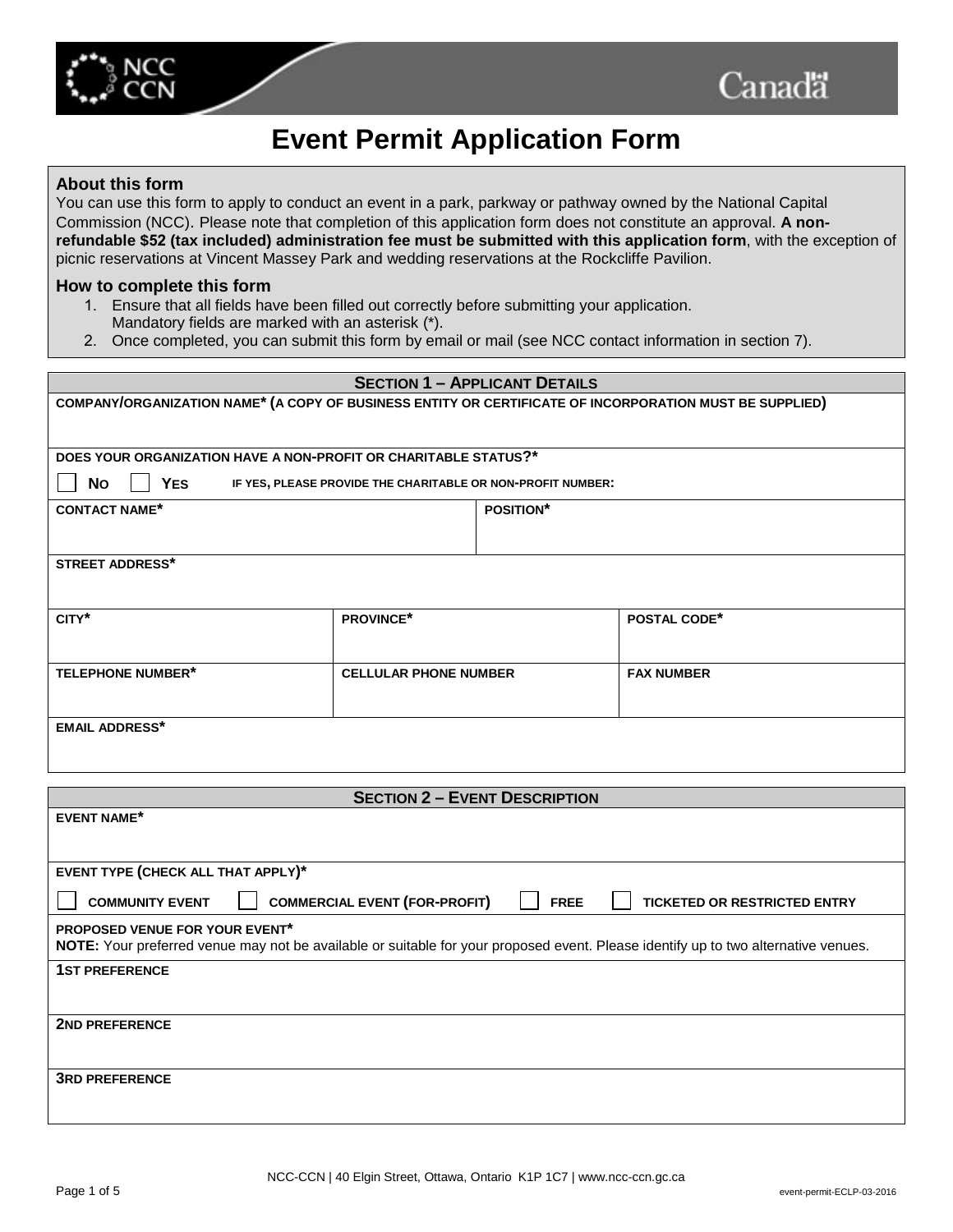|                                                                                                                                                       | <b>SECTION 2 - EVENT DESCRIPTION (CONTINUED)</b> |  |  |  |
|-------------------------------------------------------------------------------------------------------------------------------------------------------|--------------------------------------------------|--|--|--|
| IF YOUR APPLICATION IS FOR PARKWAY OR RECREATIONAL PATHWAY USAGE, PLEASE SPECIFY THE PORTION/SEGMENT OF<br><b>PARKWAY OR PATHWAY DESIRED FOR USE.</b> |                                                  |  |  |  |
| <b>PARKWAY OR RECREATIONAL PATHWAY NAME:</b>                                                                                                          |                                                  |  |  |  |
| FROM:                                                                                                                                                 | TO:                                              |  |  |  |
| <b>PARKWAY OR RECREATIONAL PATHWAY NAME:</b>                                                                                                          |                                                  |  |  |  |
| FROM:                                                                                                                                                 | TO:                                              |  |  |  |
| <b>EVENT DATE(S)*</b>                                                                                                                                 |                                                  |  |  |  |
| <b>EVENT START TIME*</b>                                                                                                                              | <b>EVENT FINISH TIME*</b>                        |  |  |  |
| <b>EVENT SET UP TIME AND DATE*</b>                                                                                                                    | <b>EVENT TEAR DOWN TIME AND DATE*</b>            |  |  |  |
| TARGET AUDIENCE (E.G. FAMILY, YOUTH, COMMUNITY)*<br>ANTICIPATED ATTENDANCE ON NCC SITE(S)*                                                            |                                                  |  |  |  |
| <b>EVENT DESCRIPTION (100 WORDS OR LESS)*</b>                                                                                                         |                                                  |  |  |  |
|                                                                                                                                                       |                                                  |  |  |  |
|                                                                                                                                                       |                                                  |  |  |  |
|                                                                                                                                                       |                                                  |  |  |  |
| <b>EXISTING</b><br>IS THIS A NEW OR EXISTING EVENT?*<br><b>NEW</b>                                                                                    |                                                  |  |  |  |
| PREVIOUS DATE (IF APPLICABLE)                                                                                                                         | PREVIOUS LOCATION (IF APPLICABLE)                |  |  |  |
|                                                                                                                                                       |                                                  |  |  |  |
| EVENT ELEMENTS (CHECK ALL THAT APPLY)*                                                                                                                |                                                  |  |  |  |
| PA<br><b>MERCHANDISE</b>                                                                                                                              | <b>ROAD CLOSURE</b>                              |  |  |  |
| <b>LIVE ENTERTAINMENT</b><br><b>FOOD</b>                                                                                                              | <b>INFORMATION</b>                               |  |  |  |
| <b>ANIMALS</b>                                                                                                                                        | <b>ART/CRAFT</b>                                 |  |  |  |
| <b>ALCOHOL</b><br>OTHER (SPECIFY BELOW)<br><b>AMUSEMENT RIDES</b>                                                                                     |                                                  |  |  |  |
|                                                                                                                                                       |                                                  |  |  |  |
|                                                                                                                                                       |                                                  |  |  |  |
| ACTIVITY TYPE (CHECK ALL THAT APPLY) *                                                                                                                |                                                  |  |  |  |
| <b>FESTIVAL</b><br><b>FUNDRAISER</b>                                                                                                                  | <b>RUN/WALK</b>                                  |  |  |  |
| <b>CONCERT</b><br><b>PARADE</b>                                                                                                                       | COMPETITIVE   COMMUNITY ENGAGEMENT               |  |  |  |
| PICNIC WORK COMMUNITY<br><b>COMMEMORATION</b>                                                                                                         | <b>SPORTING EVENT</b>                            |  |  |  |
| OTHER (SPECIFY BELOW)                                                                                                                                 | COMPETITIVE COMMUNITY ENGAGEMENT                 |  |  |  |
|                                                                                                                                                       |                                                  |  |  |  |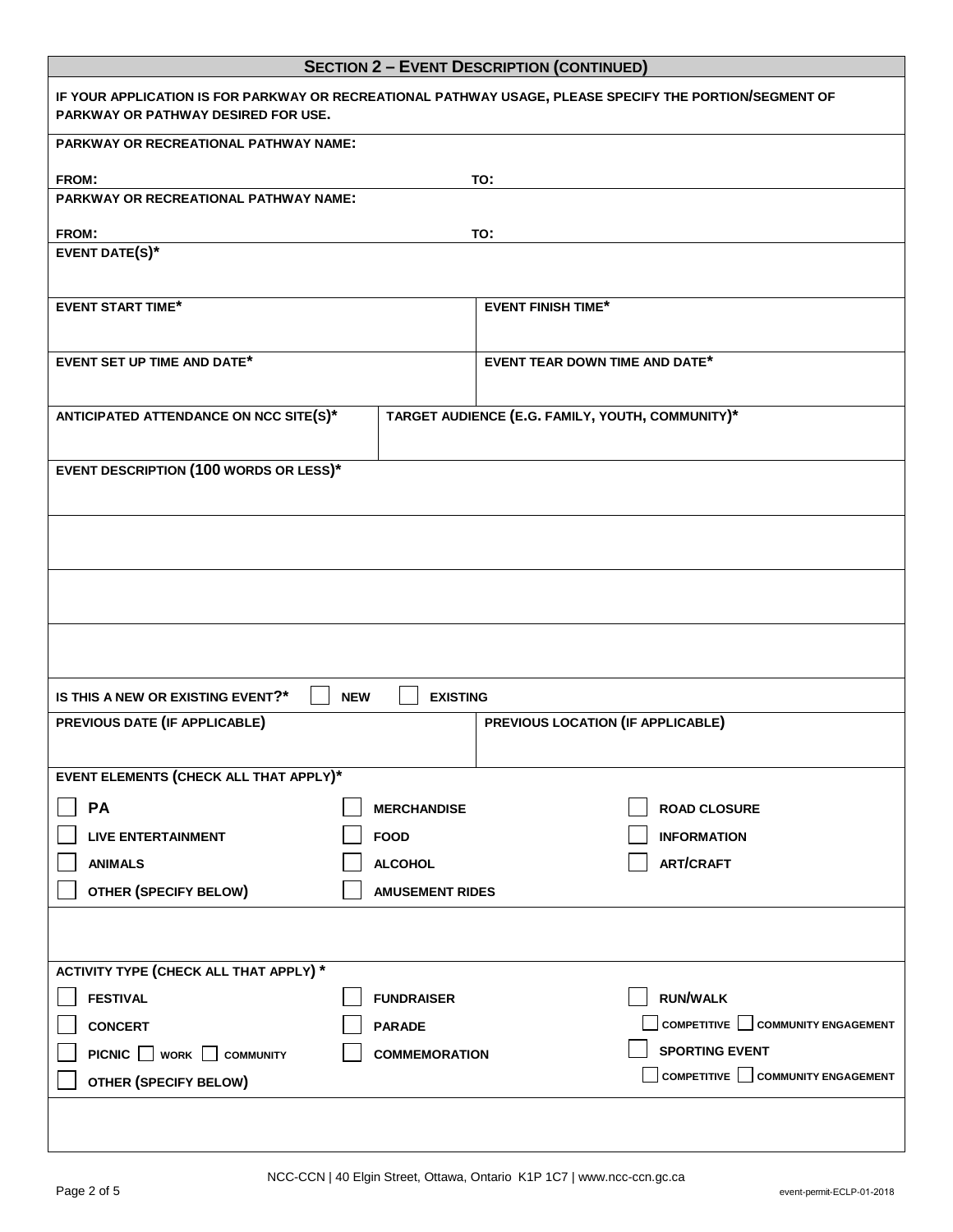|                                                                                                                                                                             |                                                                         | <b>SECTION 3 - EVENT INFRASTRUCTURE</b> |  |  |
|-----------------------------------------------------------------------------------------------------------------------------------------------------------------------------|-------------------------------------------------------------------------|-----------------------------------------|--|--|
| NOTE: All structures must be set up away from tree drip lines.                                                                                                              |                                                                         |                                         |  |  |
| 1. STAGE                                                                                                                                                                    |                                                                         |                                         |  |  |
| <b>YES</b><br><b>NO</b>                                                                                                                                                     | <b>BUILT</b><br><b>STANDS</b>                                           | <b>TRUCK MOUNTED</b><br><b>OTHER</b>    |  |  |
| <b>DIMENSIONS</b>                                                                                                                                                           |                                                                         | <b>LOCATION(S)</b>                      |  |  |
|                                                                                                                                                                             |                                                                         |                                         |  |  |
| <b>PURPOSE</b>                                                                                                                                                              |                                                                         |                                         |  |  |
| 2. PA/SOUND AMPLIFICATION                                                                                                                                                   |                                                                         |                                         |  |  |
| <b>YES</b><br><b>NO</b>                                                                                                                                                     | NOTE: Power is not available in all of our parks, parkways or pathways. |                                         |  |  |
| <b>LOCATION(S)</b>                                                                                                                                                          |                                                                         | <b>PURPOSE</b>                          |  |  |
|                                                                                                                                                                             |                                                                         |                                         |  |  |
| TIME(S) OF USE                                                                                                                                                              |                                                                         | SOUND CHECK/REHEARSAL TIMES             |  |  |
|                                                                                                                                                                             |                                                                         |                                         |  |  |
| 3. TENTS/SHELTERS                                                                                                                                                           |                                                                         |                                         |  |  |
| NOTE: All tents/shelters must be set up away from tree drip lines.                                                                                                          |                                                                         |                                         |  |  |
| <b>YES</b><br><b>NO</b>                                                                                                                                                     | TENT TYPE: Pop-up<br>REGULAR ANCHORED TENT<br><b>QUANTITY PER TYPE:</b> |                                         |  |  |
| <b>DIMENSIONS</b>                                                                                                                                                           |                                                                         | <b>LOCATION(S)</b>                      |  |  |
|                                                                                                                                                                             |                                                                         |                                         |  |  |
| <b>PURPOSE</b>                                                                                                                                                              |                                                                         |                                         |  |  |
|                                                                                                                                                                             |                                                                         |                                         |  |  |
|                                                                                                                                                                             | <b>ENTERTAINMENT INSIDE TENTS? (PLEASE DESCRIBE)</b>                    |                                         |  |  |
|                                                                                                                                                                             |                                                                         |                                         |  |  |
| 4. BOOTHS                                                                                                                                                                   |                                                                         |                                         |  |  |
| <b>NO</b><br><b>YES</b>                                                                                                                                                     | NOTE: All booths must be set up away from tree drip lines.              |                                         |  |  |
| <b>DIMENSIONS</b>                                                                                                                                                           |                                                                         | LOCATION(S)                             |  |  |
|                                                                                                                                                                             |                                                                         |                                         |  |  |
|                                                                                                                                                                             |                                                                         |                                         |  |  |
| <b>NUMBER OF BOOTHS</b>                                                                                                                                                     | PURPOSE (E.G. INFORMATION, FOOD, ART/CRAFT)                             |                                         |  |  |
|                                                                                                                                                                             |                                                                         |                                         |  |  |
| 5. ALCOHOL                                                                                                                                                                  |                                                                         |                                         |  |  |
| NOTE: Please provide as many details as possible. Also note that sale and consumption of alcohol will require a liquor<br>license obtained through the municipal authority. |                                                                         |                                         |  |  |
| <b>YES</b><br><b>NO</b>                                                                                                                                                     | IF YES, DO YOU INTEND TO HAVE THE FOLLOWING:                            | <b>SAMPLING</b><br><b>SELLING</b>       |  |  |
| <b>PROVIDE DETAILS</b>                                                                                                                                                      |                                                                         |                                         |  |  |
|                                                                                                                                                                             |                                                                         |                                         |  |  |
|                                                                                                                                                                             |                                                                         |                                         |  |  |
| 6. POWER                                                                                                                                                                    |                                                                         |                                         |  |  |
| <b>NO</b><br><b>YES</b>                                                                                                                                                     | NOTE: Power is not available in all of our parks, parkways or pathways. |                                         |  |  |
| <b>PURPOSE</b>                                                                                                                                                              |                                                                         |                                         |  |  |
|                                                                                                                                                                             |                                                                         |                                         |  |  |
|                                                                                                                                                                             |                                                                         |                                         |  |  |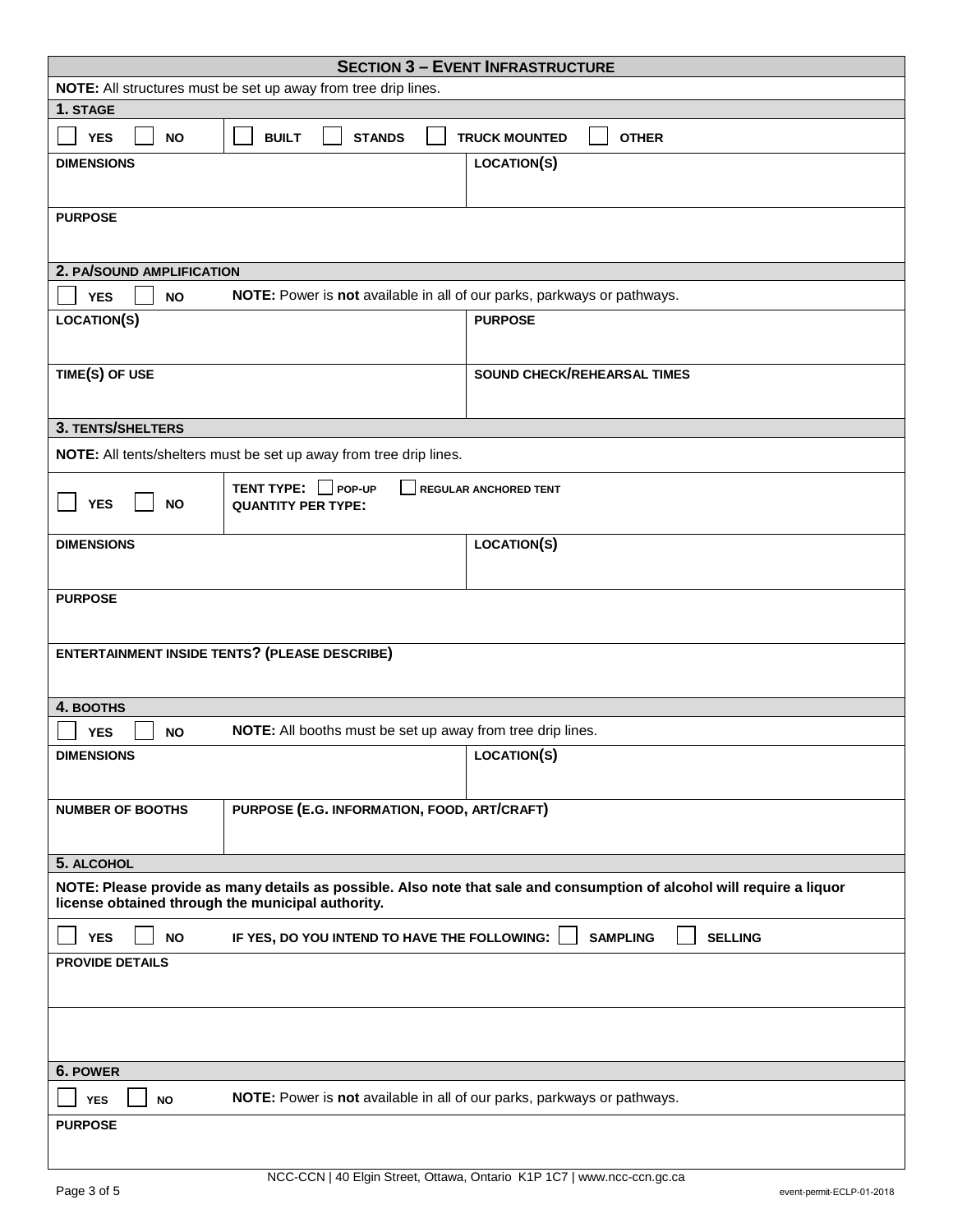|                                                                                                                                                                                                                                                                                                                                                                               | <b>SECTION 3 - EVENT INFRASTRUCTURE (CONTINUED)</b>                                                                                       |  |
|-------------------------------------------------------------------------------------------------------------------------------------------------------------------------------------------------------------------------------------------------------------------------------------------------------------------------------------------------------------------------------|-------------------------------------------------------------------------------------------------------------------------------------------|--|
| <b>7. GENERATORS</b>                                                                                                                                                                                                                                                                                                                                                          |                                                                                                                                           |  |
| <b>YES</b><br><b>NO</b>                                                                                                                                                                                                                                                                                                                                                       |                                                                                                                                           |  |
| <b>TOTAL NUMBER</b>                                                                                                                                                                                                                                                                                                                                                           | <b>LOCATION(S)</b>                                                                                                                        |  |
| <b>PURPOSE</b>                                                                                                                                                                                                                                                                                                                                                                |                                                                                                                                           |  |
| 8. TOILETS                                                                                                                                                                                                                                                                                                                                                                    |                                                                                                                                           |  |
| proponent.                                                                                                                                                                                                                                                                                                                                                                    | NOTE: Adequate toilet facilities, including universally accessible units and handwashing stations, are to be supplied by the requestor or |  |
| <b>TOTAL NUMBER</b>                                                                                                                                                                                                                                                                                                                                                           | <b>LOCATION(S)</b>                                                                                                                        |  |
| 9. WATER                                                                                                                                                                                                                                                                                                                                                                      |                                                                                                                                           |  |
| <b>YES</b><br><b>NO</b>                                                                                                                                                                                                                                                                                                                                                       | NOTE: Water is not available in all of our parks, parkways or pathways.                                                                   |  |
| <b>PURPOSE</b>                                                                                                                                                                                                                                                                                                                                                                |                                                                                                                                           |  |
| 10. TRAFFIC                                                                                                                                                                                                                                                                                                                                                                   |                                                                                                                                           |  |
|                                                                                                                                                                                                                                                                                                                                                                               | NOTE: Any application for a road closure or special event clearway will require a detailed traffic management plan.                       |  |
| <b>YES</b><br><b>NO</b>                                                                                                                                                                                                                                                                                                                                                       | <b>ROAD CLOSURE(S)</b><br>LANE CLOSURE(S)                                                                                                 |  |
| 11. PYROTECHNICS OR OPEN-AIR FIRES                                                                                                                                                                                                                                                                                                                                            |                                                                                                                                           |  |
| <b>YES</b><br><b>NO</b>                                                                                                                                                                                                                                                                                                                                                       | <b>LOCATION(S)</b>                                                                                                                        |  |
|                                                                                                                                                                                                                                                                                                                                                                               | IF YES, PLEASE PROVIDE DETAILED INFORMATION (E.G. BOMBSHELL SIZE, FIRE PIT SET UP):                                                       |  |
|                                                                                                                                                                                                                                                                                                                                                                               | <b>SECTION 4 - ENVIRONMENTAL SUSTAINABILITY</b>                                                                                           |  |
| <b>Environmental Sustainability Measures</b><br>The NCC encourages all event organizers to minimize the environmental impact of their events and to implement strategies to improve<br>the environmental, social and economic benefits from their events.                                                                                                                     |                                                                                                                                           |  |
| Please include details of the measures you will implement to ensure that your event will be managed to protect the environment. This<br>could include initiatives including waste reduction and recycling, energy efficiency, minimizing transportation distances, parking<br>restrictions, water use and conservation, cycling facilities and promotion of public transport. |                                                                                                                                           |  |
|                                                                                                                                                                                                                                                                                                                                                                               |                                                                                                                                           |  |
|                                                                                                                                                                                                                                                                                                                                                                               |                                                                                                                                           |  |
|                                                                                                                                                                                                                                                                                                                                                                               |                                                                                                                                           |  |
|                                                                                                                                                                                                                                                                                                                                                                               |                                                                                                                                           |  |
|                                                                                                                                                                                                                                                                                                                                                                               |                                                                                                                                           |  |